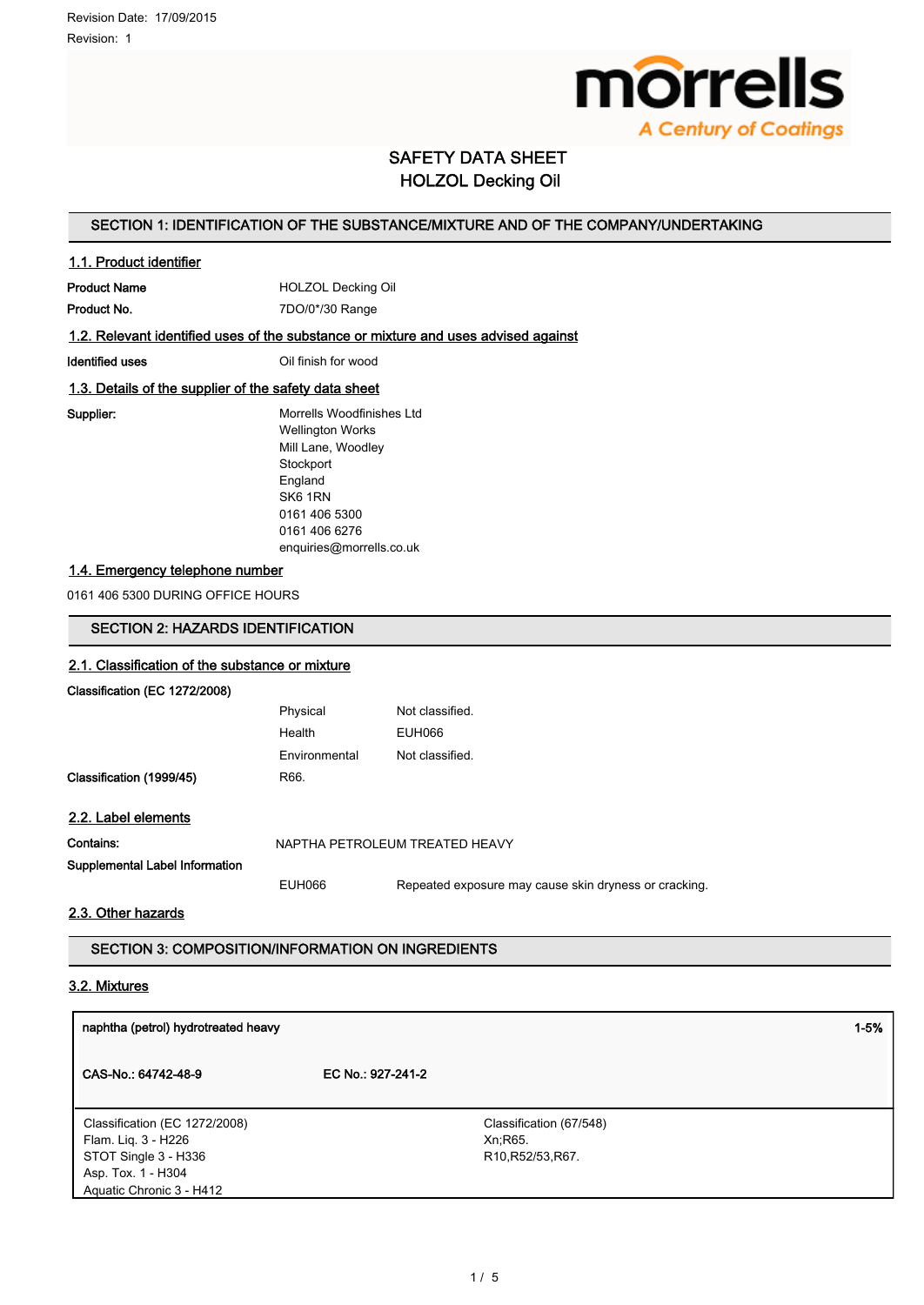# NAPTHA PETROLEUM TREATED HEAVY NAMES AND THE SERVICE OF SOME SOLE OF SALES AND THE SOLE OF SOLE OF SOLE OF SOLE CAS-No.: 64742-48-9 EC No.: 265-150-3 Classification (67/548) Classification (EC 1272/2008)

EUH066 Asp. Tox. 1 - H304 Xn;R65. R66.

The Full Text for all R-Phrases and Hazard Statements are Displayed in Section 16

### SECTION 4: FIRST AID MEASURES

### 4.1. Description of first aid measures

### Inhalation.

Move the exposed person to fresh air at once. Rinse nose and mouth with water. Get medical attention if any discomfort continues.

### Ingestion

NEVER MAKE AN UNCONSCIOUS PERSON VOMIT OR DRINK FLUIDS! Rinse mouth thoroughly. Get medical attention if any discomfort continues.

### Skin Contact

Remove affected person from source of contamination. Remove contaminated clothing. Wash the skin immediately with soap and water. Get medical attention if any discomfort continues.

#### Eye Contact

Make sure to remove any contact lenses from the eyes before rinsing. Promptly wash eyes with plenty of water while lifting the eye lids. Continue to rinse for at least 15 minutes. Get medical attention if any discomfort continues.

### 4.2. Most important symptoms and effects, both acute and delayed

### 4.3. Indication of any immediate medical attention and special treatment needed

### SECTION 5: FIREFIGHTING MEASURES

### 5.1. Extinguishing media

### Extinguishing Media

This product is not flammable. Extinguish with foam, carbon dioxide or dry powder.

#### Unsuitable Extinguishing Media

Do not use water jet as an extinguisher, as this will spread the fire.

### 5.2. Special hazards arising from the substance or mixture

### Unusual Fire & Explosion Hazards

If heated, volume and pressure increases strongly, resulting in explosion of container.

### 5.3. Advice for firefighters

### Special Fire Fighting Procedures

Water spray should be used to cool containers. Keep run-off water out of sewers and water sources. Dike for water control.

#### Protective Measures In Fire

Selection of respiratory protection for fire fighting: follow the general fire precautions indicated in the workplace.

### SECTION 6: ACCIDENTAL RELEASE MEASURES

### 6.1. Personal precautions, protective equipment and emergency procedures

Wear protective clothing as described in Section 8 of this safety data sheet.

### 6.2. Environmental precautions

Do not allow to enter drains, sewers or watercourses. Contain spillages with sand, earth or any suitable adsorbent material.

### 6.3. Methods and material for containment and cleaning up

Stop leak if possible without risk. Absorb in vermiculite, dry sand or earth and place into containers. Do not contaminate water sources or sewer.

### 6.4. Reference to other sections

Collect and dispose of spillage as indicated in section 13. Wear protective clothing as described in Section 8 of this safety data sheet.

### SECTION 7: HANDLING AND STORAGE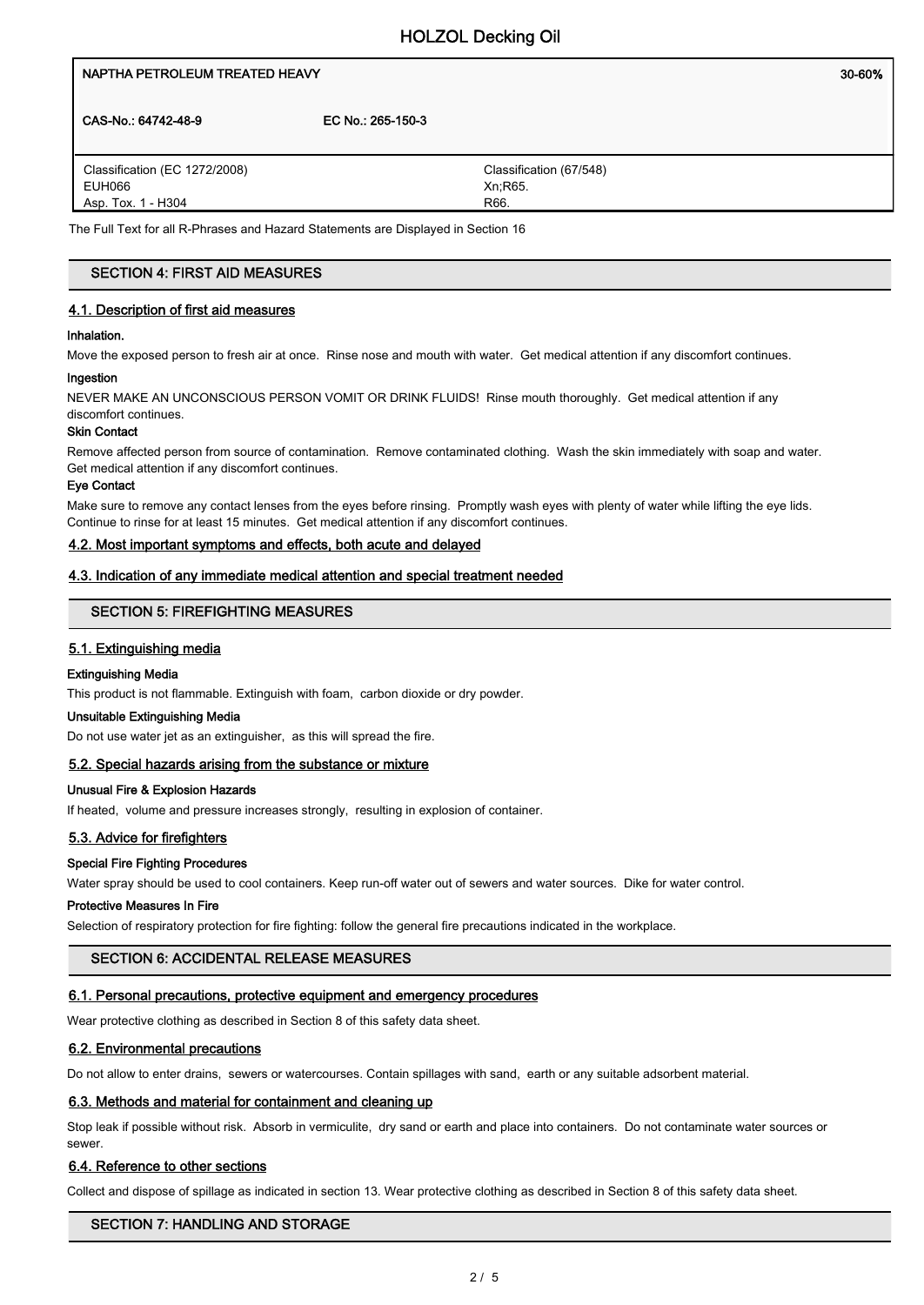# HOLZOL Decking Oil

### 7.1. Precautions for safe handling

Avoid spilling, skin and eye contact. Keep away from heat, sparks and open flame. Risk of vapour concentration on the floor and in low-lying areas. Always remove oil with soap and water or skin cleaning agent, never use organic solvents. Do not use oil-contaminated clothing or shoes, and do not put rags moistened with oil into pockets.

### 7.2. Conditions for safe storage, including any incompatibilities

Store in tightly closed original container in a dry, cool and well-ventilated place. Keep away from heat, sparks and open flame.

### 7.3. Specific end use(s)

### SECTION 8: EXPOSURE CONTROLS/PERSONAL PROTECTION

### 8.1. Control parameters

| Name                                   | <b>STD</b> |           | TWA - 8 Hrs | STEL - 15 Min | <b>Notes</b> |
|----------------------------------------|------------|-----------|-------------|---------------|--------------|
| Inaphtha (petrol) hydrotreated heavy   | ' WEL      |           | 1595 mg/m3  |               |              |
| <b>INAPTHA PETROLEUM TREATED HEAVY</b> | 'WEL       | $148$ ppm | 1200 mg/m3  |               |              |

WEL = Workplace Exposure Limit.

### 8.2. Exposure controls

#### Protective Equipment





#### Process Conditions

Use engineering controls to reduce air contamination to permissible exposure level.

#### Engineering Measures

Provide adequate ventilation. Observe occupational exposure limits and minimize the risk of inhalation of vapours.

### Respiratory Equipment

No specific recommendation made, but respiratory protection may still be required under exceptional circumstances when excessive air contamination exists.

### Hand Protection

Use suitable protective gloves if risk of skin contact. Protective gloves should be used if there is a risk of direct contact or splash. For prolonged or repeated skin contact use suitable protective gloves.

#### Eye Protection

If risk of splashing, wear safety goggles or face shield. Wear splash-proof eye goggles to prevent any possibility of eye contact.

#### Other Protection

Wear appropriate clothing to prevent any possibility of skin contact.

### Hygiene Measures

DO NOT SMOKE IN WORK AREA! Wash at the end of each work shift and before eating, smoking and using the toilet. Wash promptly if skin becomes wet or contaminated. Promptly remove any clothing that becomes contaminated. Use appropriate skin cream to prevent drying of skin. When using do not eat, drink or smoke.

### SECTION 9: PHYSICAL AND CHEMICAL PROPERTIES

### 9.1. Information on basic physical and chemical properties

| Appearance       | Liguid |
|------------------|--------|
| Flash Point (°C) | >60    |

### 9.2. Other information

### SECTION 10: STABILITY AND REACTIVITY

### 10.1. Reactivity

No specific reactivity hazards associated with this product.

### 10.2. Chemical stability

Stable under normal temperature conditions and recommended use.

#### 10.3. Possibility of hazardous reactions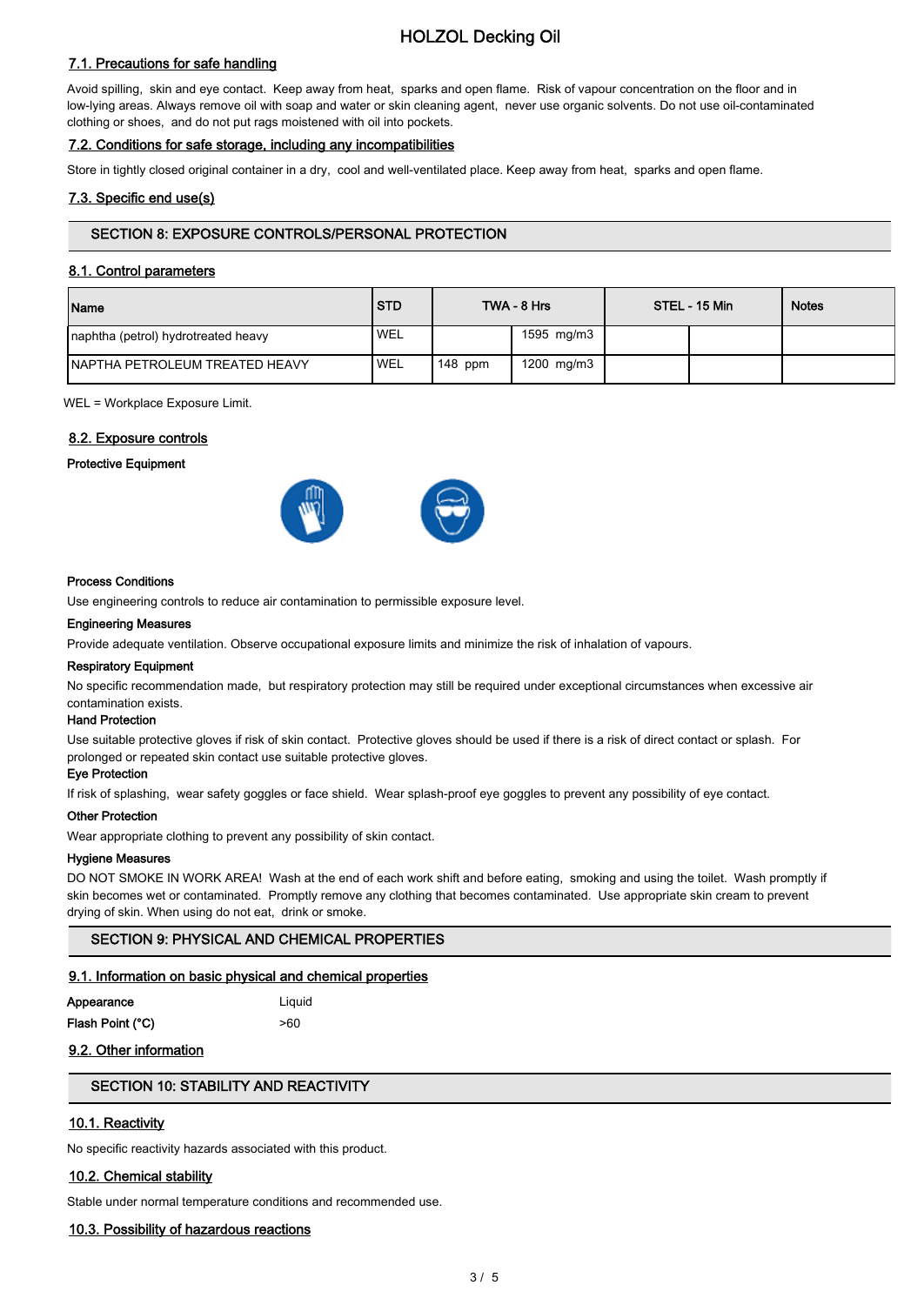# HOLZOL Decking Oil

### 10.4. Conditions to avoid

Avoid excessive heat for prolonged periods of time. Avoid heat, flames and other sources of ignition.

### 10.5. Incompatible materials

### 10.6. Hazardous decomposition products

Fire creates: Carbon monoxide (CO). Carbon dioxide (CO2).

### SECTION 11: TOXICOLOGICAL INFORMATION

### 11.1. Information on toxicological effects

| 5000 mg/kg (oral rat) |  |
|-----------------------|--|
|                       |  |

| Acute Toxicity (Dermal LD50) |  |  |
|------------------------------|--|--|

Naphtha (Petrol) Hydrotreated heavy 2000 mg/kg Rabbit

### Inhalation

In high concentrations, vapours may irritate throat and respiratory system and cause coughing.

#### Ingestion.

May cause discomfort if swallowed.

#### Skin Contact

Repeated exposure may cause skin dryness or cracking.

#### Eye Contact

Spray and vapour in the eyes may cause irritation and smarting.

### SECTION 12: ECOLOGICAL INFORMATION

#### Ecotoxicity:

Not regarded as dangerous for the environment.

### 12.1. Toxicity

| LC 50, 96 Hrs, Fish mg/l     | 8.2 |
|------------------------------|-----|
| EC 50, 48 Hrs, DapHnia, mg/l | 4.5 |
| IC 50, 72 Hrs, Algae, mg/l   | 3.1 |

### 12.2. Persistence and degradability

### Degradability:

The product is biodegradable, but it must not be discharged into drains without permission from the authorities.

### 12.3. Bioaccumulative potential

### 12.4. Mobility in soil

### 12.5. Results of PBT and vPvB assessment

### 12.6. Other adverse effects

### SECTION 13: DISPOSAL CONSIDERATIONS

#### General Information

When handling waste, consideration should be made to the safety precautions applying to handling of the product.

### 13.1. Waste treatment methods

Dispose of waste and residues in accordance with local authority requirements.

### SECTION 14: TRANSPORT INFORMATION

| <b>Road Transport Notes</b> | Not Classified  |
|-----------------------------|-----------------|
| <b>Rail Transport Notes</b> | Not classified. |
| <b>Sea Transport Notes</b>  | Not classified. |
| Air Transport Notes         | Not classified. |
|                             |                 |

14.1. UN number

- 14.2 UN Proper Shipping Name
- 14.3 Transport hazard class(es)